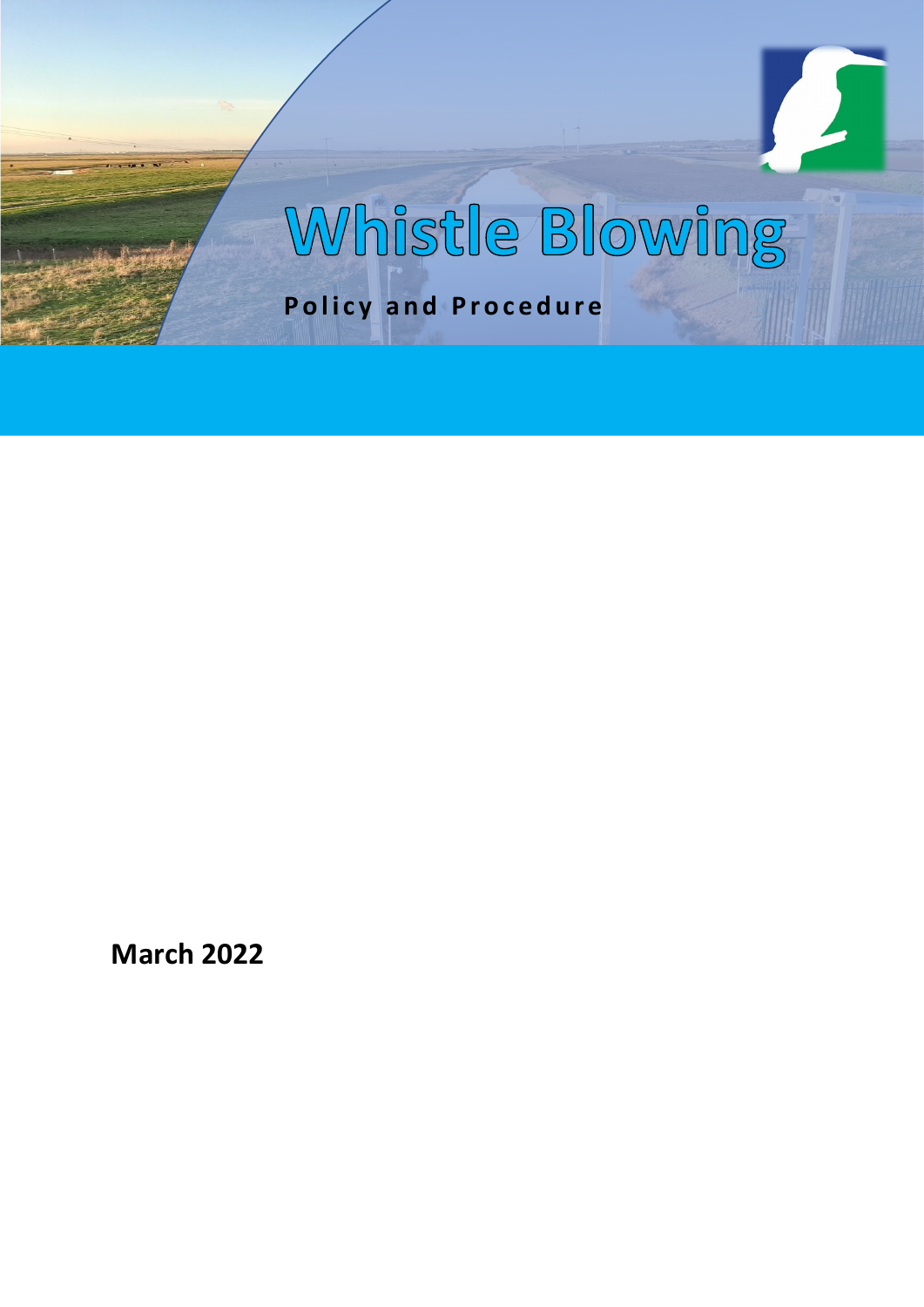## The Upper Medway Internal Drainage Boards

**Whistle Blowing Policy and Confidential Reporting Code** 

## **Contents**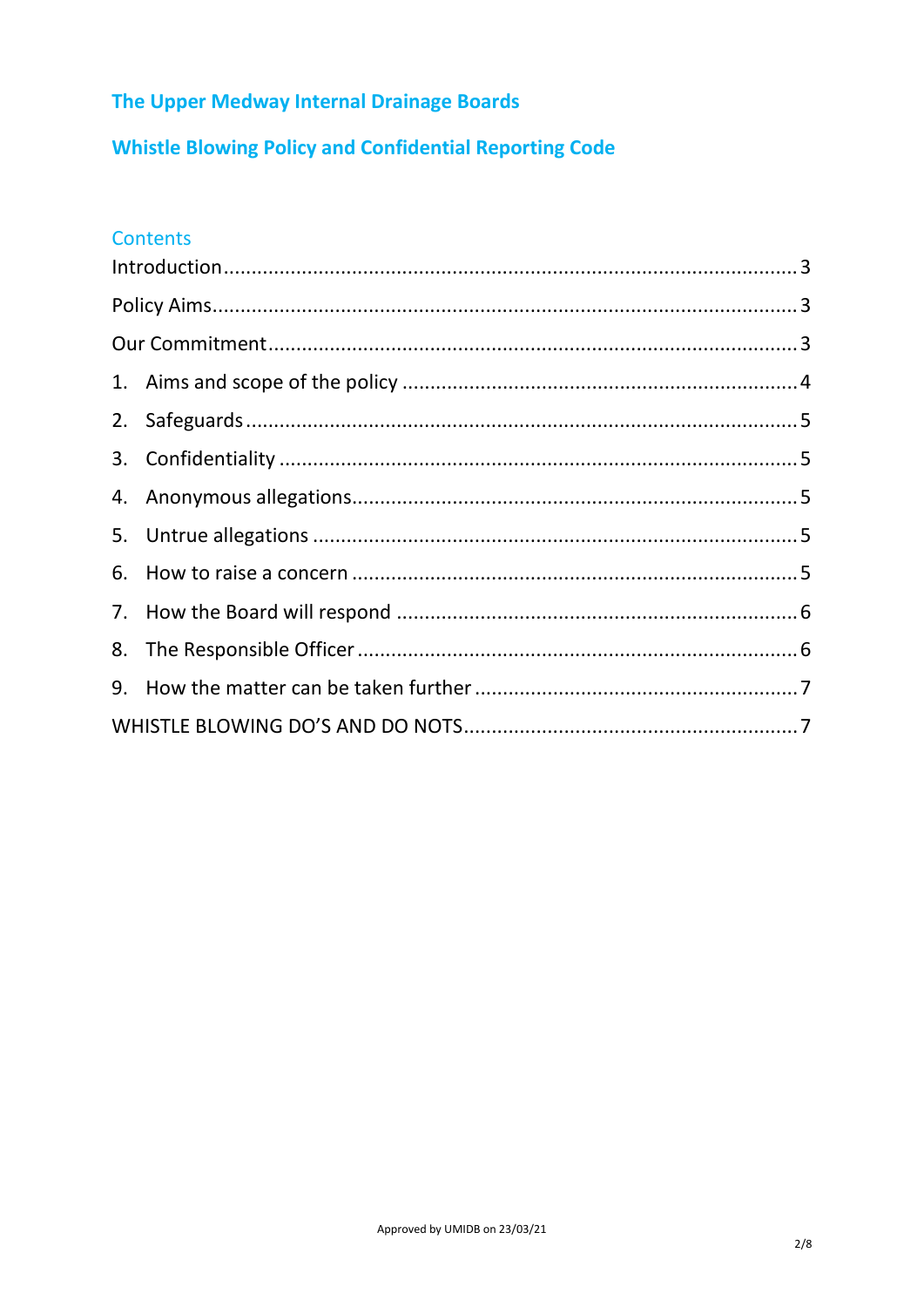### <span id="page-2-0"></span>Introduction

Employees are often the first to realise that there may be something seriously wrong within the Board. However, they may not express their concerns because they feel that speaking up would be disloyal to their colleagues or to the Board. They may also fear harassment or victimisation. In line with the policy statement, we encourage employees and others that we work with, who have serious concerns about any aspect of the Board's work, to come forward and voice those concerns. All concerns will be treated in confidence and every effort will be made not to reveal anyone's identity if they so wish. At the appropriate time however, they may need to come forward as a witness. We wish to make it clear that they can do so without fear of victimisation, subsequent discrimination or disadvantage. This 'Whistle blowing Policy and Confidential Reporting Code' aims to encourage and make it possible for employees to raise serious concerns within the Board rather than overlooking a problem or 'blowing the whistle' outside the Board.

#### <span id="page-2-1"></span>Policy Aims

The aim of this policy is to maintain a working environment where people, whether they are employees of the Board, suppliers, contractors, members or private individuals co-opted on to committees of the Board are able to raise concerns where they think there is misconduct or malpractice, and to know that their concerns will be taken seriously and investigated. The policy is intended to give confidence to employees to whistle blow and, as such, it incorporates statutory provision for protection under the Public Interest Disclosure Act 1998. Members of the public may also have concerns. That is why we have produced this whistle blowing policy not only to help our staff but we will publish this document on our website to enable the public to also contact us with their concerns.

#### <span id="page-2-2"></span>Our Commitment

The Board attaches high priority to ethical standards and probity and is committed to taking appropriate action where misconduct or malpractice is identified. We are committed to being open, honest and accountable. The Board will protect both former and current staff from being penalised for raising concerns about misconduct or malpractice provided that allegations are made in good faith and without mischievous or malicious intent.

The following are affected by this policy:

- All former and current employees including part time, agency and temporary staff
- Board Members
- Private individuals co-opted on to committees of the Board
- Suppliers and those providing services under a contract whether working for the Board, on Board premises or their own premises.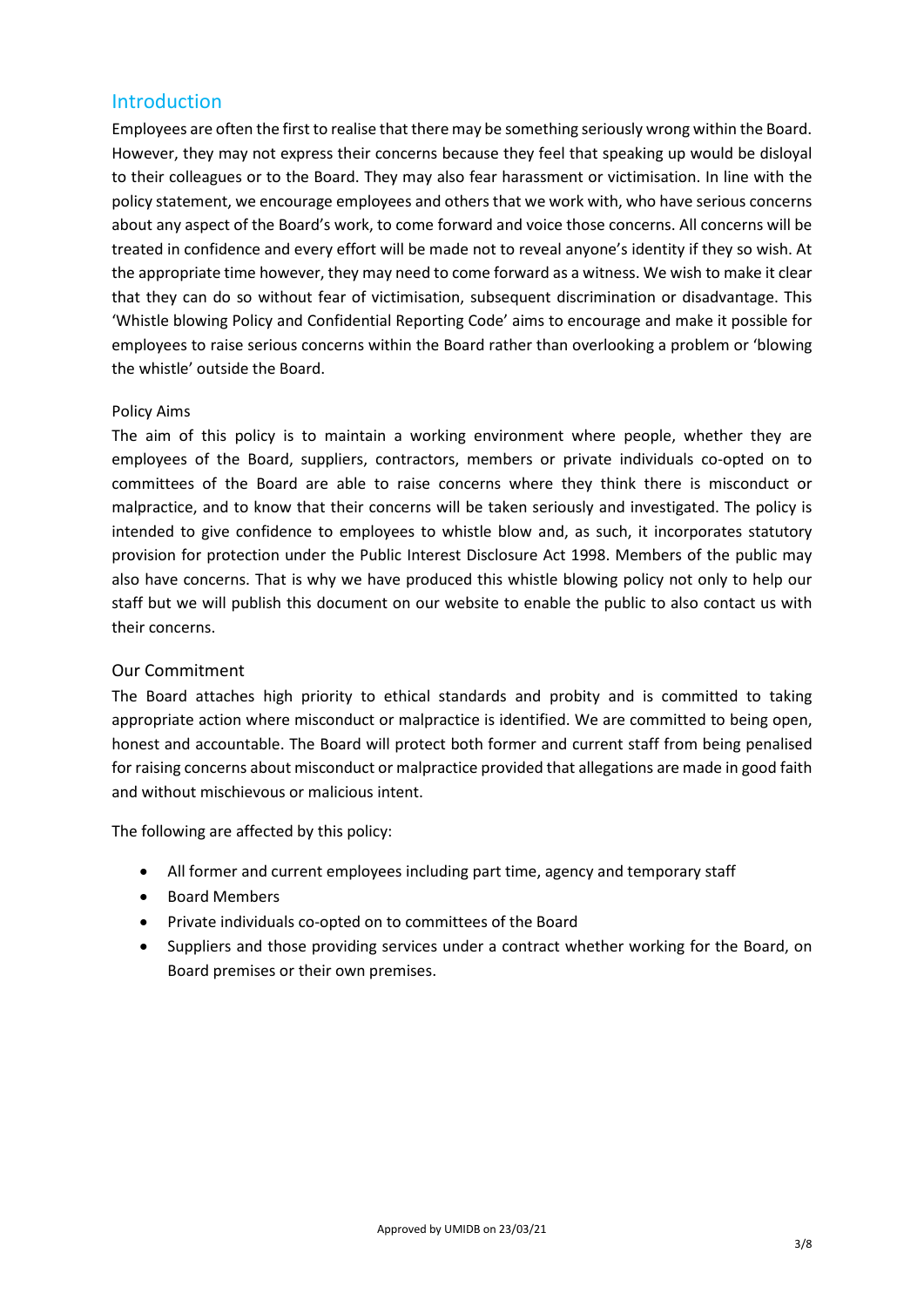#### <span id="page-3-0"></span>**1. Aims and scope of the policy**

This policy aims to:

- encourage anyone to feel confident in raising serious concerns and to question and act on their concerns about practice
- provide avenues for anyone to raise those concerns and receive feedback on any action taken and make sure that anyone receives a response to their concerns and that they are aware of how to pursue them if they are not satisfied
- re-assure anyone that they will be protected from possible reprisals or victimisation if they have a reasonable belief that they have made any disclosure in good faith

There are existing procedures in place which make it possible for staff to lodge a grievance relating to their own employment. This policy is intended to cover major concerns that fall outside the scope of other policies and procedures. These concerns include:

- conduct which is an offence or a breach of law
- disclosures related to miscarriages of justice
- health and safety risks, including risks to the public as well as other employees
- damage to the environment
- the unauthorised use of public funds
- the Board's Constitution (including Standing Orders or Other Regulations etc) not being observed or are being breached by members and/or officers
- possible fraud and corruption
- sexual or physical abuse of clients
- other unethical conduct
- information relating to any of the above being deliberately concealed or attempts being made to conceal the same

This means that any serious concerns anyone has about any aspect of service provision or the conduct of officers or members of the Board or others acting on behalf of the Board can be reported under this policy. This may be about something that:

- makes anyone feel uncomfortable in terms of known standards, their experience or
- the standards they believe the Board subscribes to
- is against Financial Regulations, Board Procedure Rules, and so on
- falls below established standards of practice
- amounts to improper conduct

#### What is not covered?

This policy cannot be used to deal with serious or sensitive matters that are covered by other procedures. Such procedures include the following:

- Staff complaints about their employment. These complaints are dealt with through our Grievance Procedure
- Customers' complaints about our services. These complaints are dealt with through our Complaints Procedure
- Allegations against members. Those wishing to whistle blow on members should do so directly to the Clerk of the Board or the Internal Auditor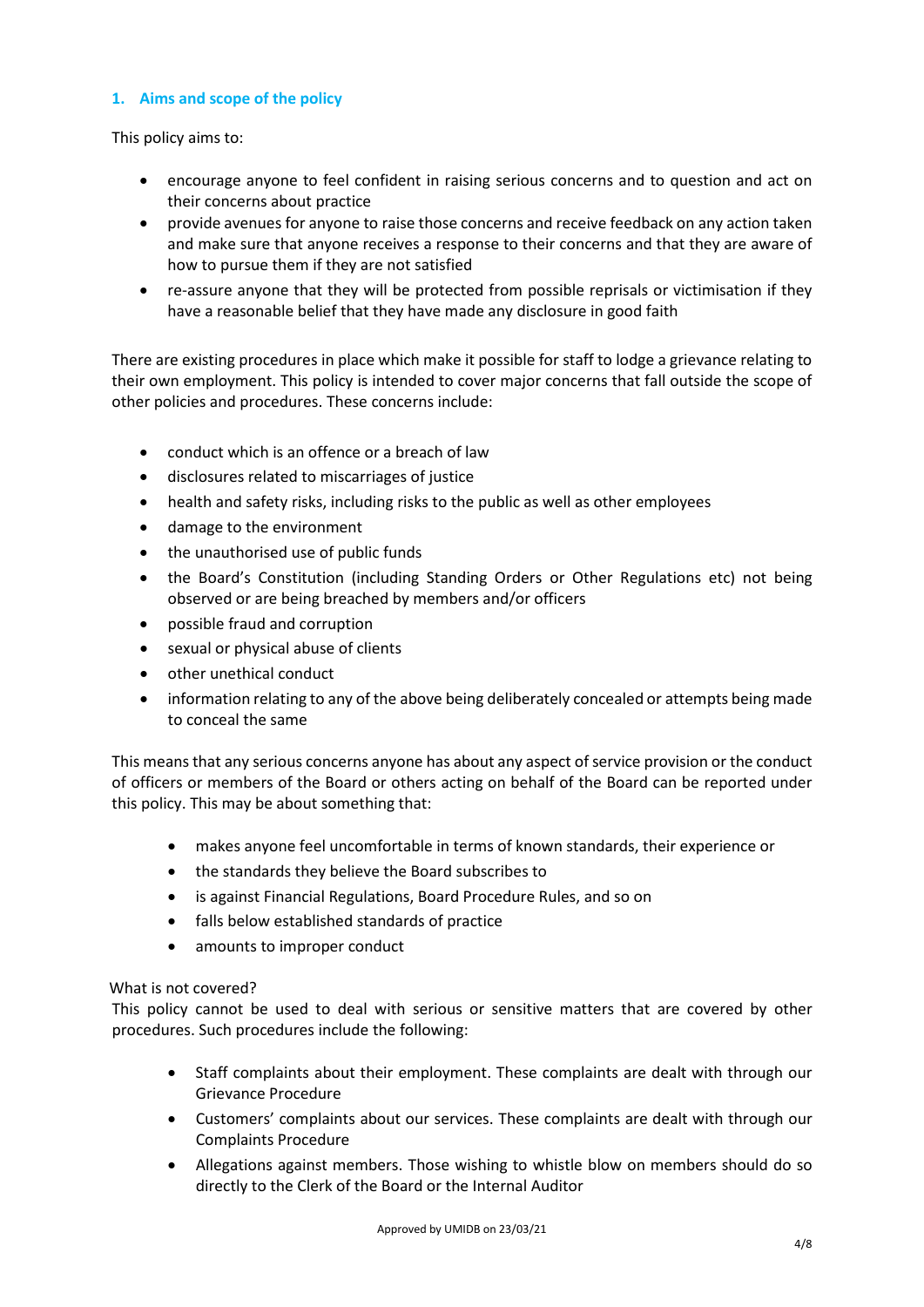#### <span id="page-4-0"></span>**2. Safeguards**

The Board is committed to good practice and high standards and wants to be supportive of employees. It is recognised that the decision to report a concern can be a difficult one to make. If what is being reported is true, there should be nothing to fear because the person reporting will be doing their duty to the employer and those for whom they are providing a service. Any investigation into allegations of potential malpractice will not influence or be influenced by any disciplinary or redundancy procedures that already affect staff.

#### <span id="page-4-1"></span>**3. Confidentiality**

All concerns will be treated in confidence and every effort will be made not to reveal anyone's identity if they so wish. At the appropriate time however, you may need to come forward as a witness.

#### <span id="page-4-2"></span>**4. Anonymous allegations**

This policy encourages anyone to put their name to an allegation whenever possible. Concerns expressed anonymously are much less powerful but will be considered at the discretion of the Board. In exercising this discretion, the factors to be taken into account would include:

- the seriousness of the issues raised
- the credibility of the concern
- the likelihood of confirming the allegation from attributable sources

#### <span id="page-4-3"></span>**5. Untrue allegations**

If an allegation is made in good faith, but it is not confirmed by the investigation, no action will be taken against the person concerned. If, however, they make an allegation frivolously, maliciously or for personal gain, disciplinary action may be taken against them where appropriate.

#### <span id="page-4-4"></span>**6. How to raise a concern**

*If the person works for the Board*, they should normally raise their concerns with their line manager. This depends however on the seriousness and sensitivity of the issues involved and who is suspected of the malpractice. For example, if they believe that management is involved, they should approach the Clerk or in the absence of the Clerk, or if the complaint relates to the Clerk, the Internal Auditor or the Board Chairman / Vice-Chairman. Concerns may be raised verbally or in writing. Anyone who wishes to make a written report is invited to use the following format:

- the background and history of the concern (giving relevant dates)
- the reason why they are particularly concerned about the situation

The earlier the concern is expressed the easier it is to take action. Although no one is expected to prove beyond doubt the truth of an allegation, they will need to demonstrate to the person being contacted that there are reasonable grounds for their concern. Advice and guidance on how to pursue matters of concern may be obtained from:

- The Clerk of the Board
- The Internal Auditor

It may be appropriate to consider discussing a concern with a colleague first and it may be easier to raise the matter if there are two (or more) of you who have had the same experience or concerns. Anyone may also invite their trade union, professional association representative or a friend to be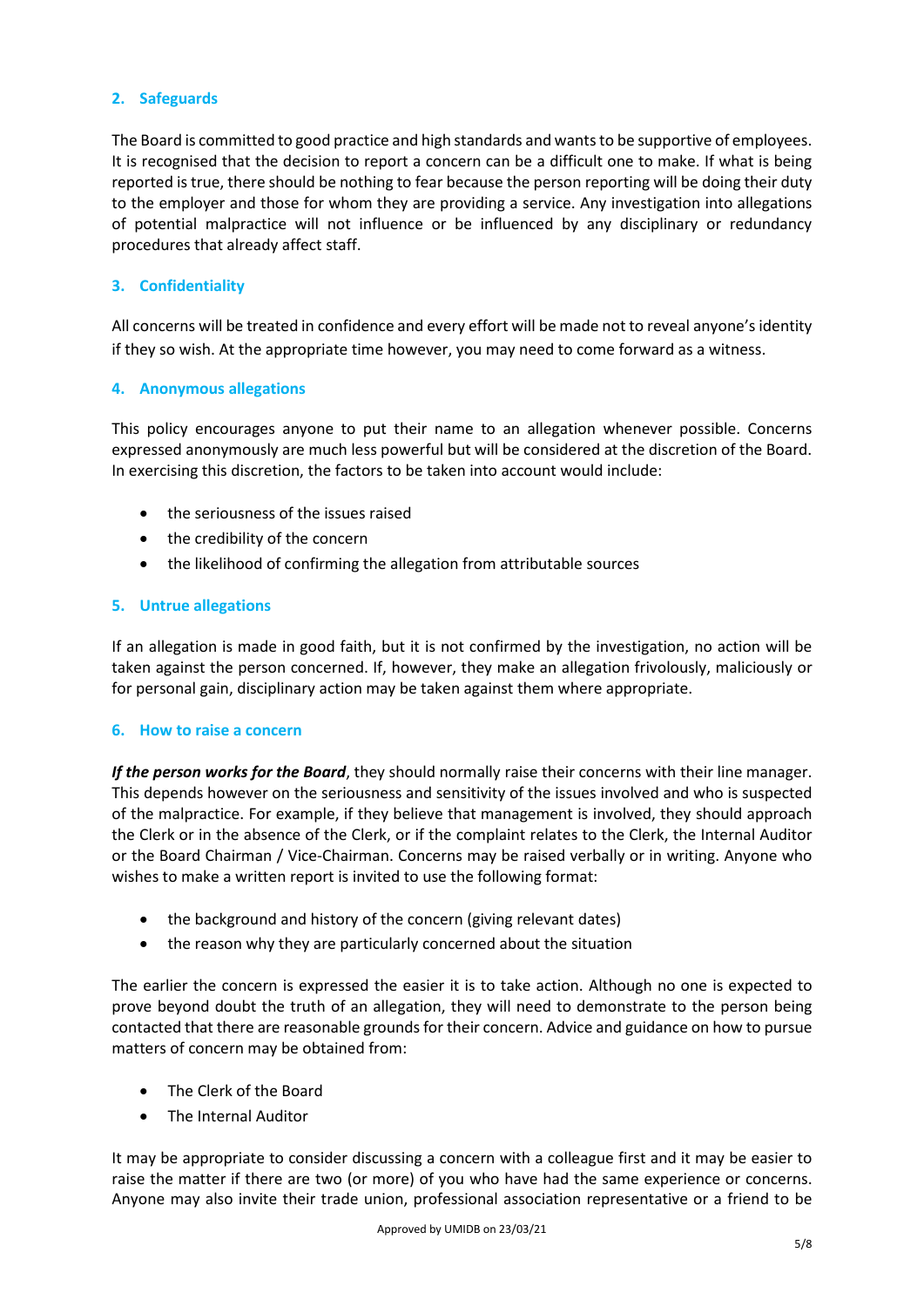present during any meetings or interviews in connection with the concerns they have raised. Unions and professional associations may also raise matters of concern on behalf of their members employed by the Board. If anyone prefers not to raise their concern through their line manager, they may report it direct to the Internal Auditor.

#### **If you are a member of the public, you should contact the Internal Auditor directly or, in his absence, the Clerk of the Board.**

#### <span id="page-5-0"></span>**7. How the Board will respond**

The Board will respond to any concerns. Do not forget that testing out concerns is not the same as either accepting or rejecting them. Where appropriate, the matters raised may:

- be investigated by management, internal audit, or through the disciplinary process
- be referred to the police
- be referred to the external auditor
- form the subject of an independent inquiry

In order to protect individuals and those accused of misdeeds or possible malpractice, initial enquiries will be made to decide whether an investigation is appropriate and, if so, what form should it take. The overriding principle which the Board will have in mind is the public interest. Concerns or allegations which fall within the scope of specific procedures (for example fraud or discrimination issues) will normally be referred for consideration under those procedures. Some concerns may be resolved by agreed action without the need for investigation. If urgent action is required, this will be taken before any investigation is carried out. Within ten working days of a concern being raised, a line manager, the Clerk of the Board or the Internal Auditor, depending upon who has been approached, will write:

- advising that the concern has been received
- advising how we propose to deal with the matter
- giving an estimate of how long it will take to provide a final response
- advising whether any initial enquiries have been made
- supplying information on staff support mechanisms where appropriate
- advising whether further investigations will take place and, if not, why not

The amount of contact between the officers considering the issues and the person raising them will depend on the nature of the matters raised, the potential difficulties involved, and the clarity of the information provided. If necessary, the Board will get further information from them.

The Board will take steps to minimise any difficulties which may be experienced as a result of raising a concern. For instance, if it is necessary to give evidence in criminal or disciplinary proceedings, the Board will arrange for advice about the procedure. The Board accepts that individuals need to be confident that the matter has been properly addressed. Therefore, subject to legal constraints, we will tell them the outcome of any investigation.

#### <span id="page-5-1"></span>**8. The Responsible Officer**

The Clerk of the Board has overall responsibility for the maintenance and operation of this policy. In the absence of the Clerk, the Internal Auditor will act on his/her behalf. They maintain a record of concerns raised and the outcomes (but in a form which does not endanger anyone's confidentiality) and will report as necessary to the appropriate Board Chairman.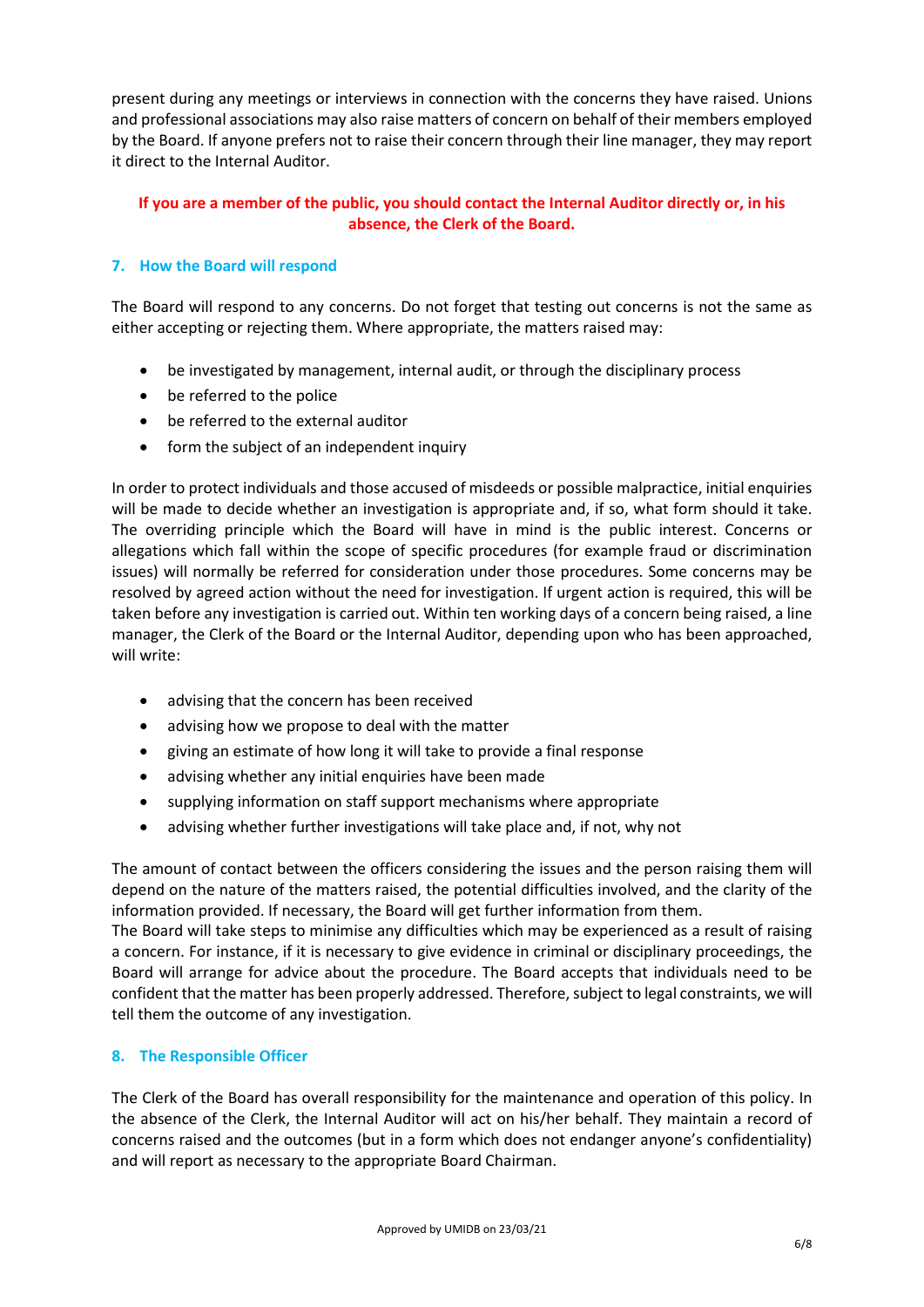#### <span id="page-6-0"></span>**9. How the matter can be taken further**

This policy is intended to provide anyone with an avenue within the Board to raise concerns. If internal advice is required before starting action, you may talk to:

- an immediate line manager, the Internal Auditor or the Clerk of the Board
- the local union branches.

The Board hopes everyone will be satisfied with any action taken. If they are not, and they feel it is right to take the matter outside the Board, the following are possible contact points:

- the District Auditor
- UNISON Whistle Blower's hotline 0845 355 0845
- the local Citizens Advice Bureau
- relevant professional bodies or regulatory organisations
- a relevant voluntary organisation
- the police
- the independent charity Public Concern at Work. Their lawyers can give free confidential advice at any stage about how to raise a concern about serious malpractice at work. The charity's contact details are: 020 7404 6604 / 020 7404 6576 / [www.pcaw.co.uk/](http://www.pcaw.co.uk/) whistle@pcaw.co.uk (enquiries) / helpline@pcaw.co.uk (helpline) / Public Concern at Work, Suite 306, 16 Baldwin Gardens, London EC1N 7RJ

If the matter is taken outside the Board, please make sure that you do not disclose confidential information. Check with the Clerk of the Board or Internal Auditor about that.

#### <span id="page-6-1"></span>**WHISTLE BLOWING DO'S AND DO NOTS**

**Do** 

- keep calm
- think about the risks and outcomes before you act
- remember you are a witness, not a complainant
- phone Public Concern at Work for advice on 020 7404 6604

#### **Don't**

- forget there may be an innocent or good explanation
- become a private detective
- use whistle blowing procedures to pursue a personal grievance
- expect thanks

The policy will be reviewed again if there are any changes in legislation or reorganisation of the staff structure.

#### Oliver Pantrey

Clerk

3/8/22